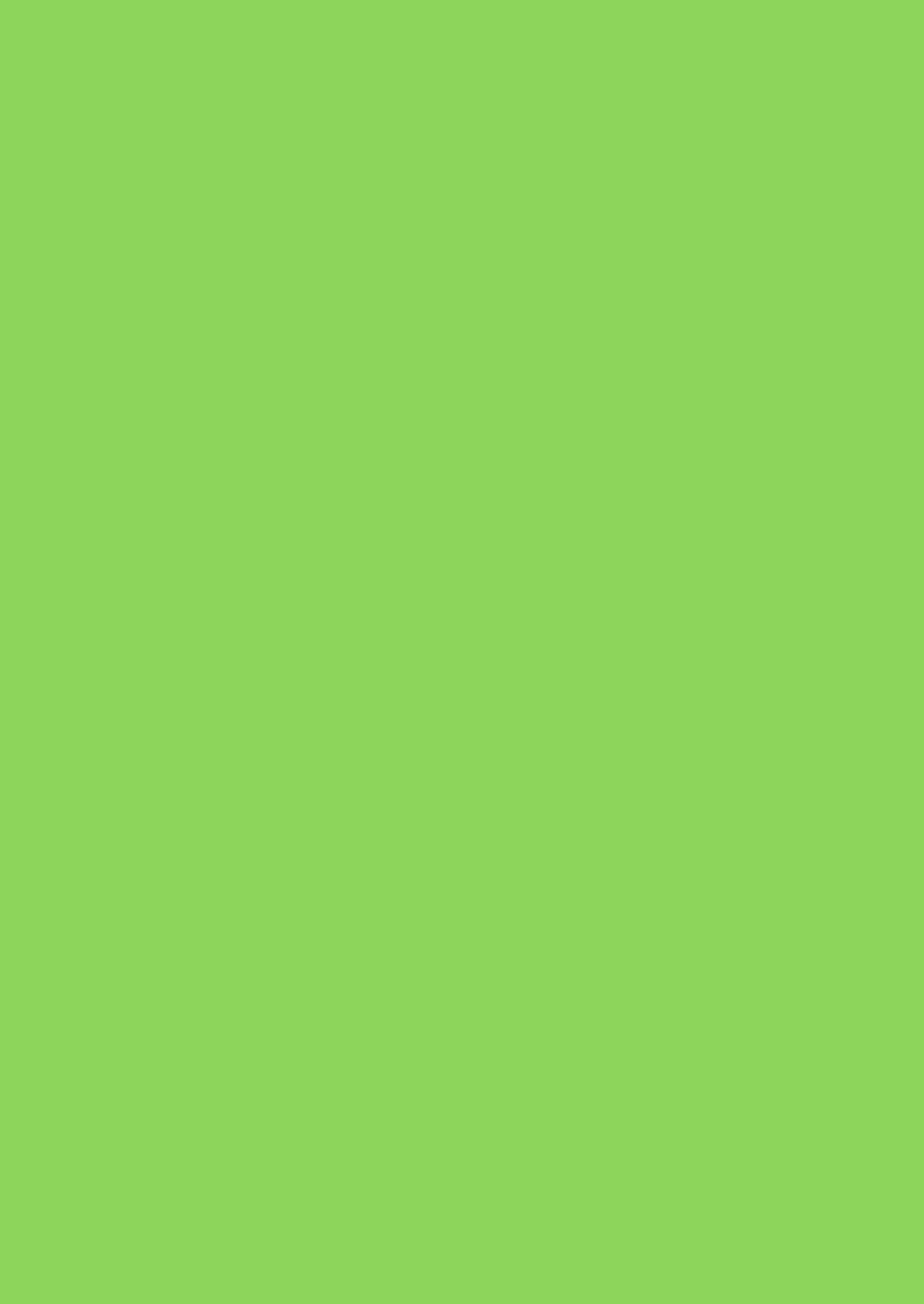**The outside is not a fixed limit but a moving matter animated by peristaltic movements, folds and foldings that together make up an inside: They are not something other than the outside, but precisely the inside of the outside. 1**

*And the room is folded into the work. The fold reconfigures subjectivity, breaks down the distinctions between interiorandexterior,muddiesthethreshold. Whatexistsisa broad(yet defined) field that implicates viewer, artwork and exhibition space in a play of meaning. Subjectivities producedin objectsandin spaces, no moreor less equal tothose producedin* perceiving subjects.

**Sound articulates space, articulates a listener's relationship to space. Soundmakes clearthatthe space around us is constructed,thatwe are containedwithin an architecture, and thatitis in itself part ofthat construction. Sound works to develop a sense of awareness within the listener, it turns perception into a question.**

**In 1957 Vladimir Gavreau assembled a team of scientists to develop his research in robotics. Working in a large concrete building in Marseille, the team soon found their work persistently interrupted by crippling bouts of nausea that seemed to be alleviated only by closing various windows. A team of analysts sent to examine the building soon found themselves afflicted and, whilst agreeing with the effect of the closed windows, could find no nearby gas leak or other cause. The team eventually traced the epicentre of the illness to an incorrectly installed air ventilator set in a large duct in the centre of the building, but still they could discern no fumes or otherlikely cause. After much consideration Gavreau hit upon the answer. The vibrations of themotorwere occurring at a precise pitch, belowhuman hearing, that was having physiological effects on the team. The vast concrete building itselfwas serving as an amplifier, a huge resonating chamber for the vibrations, which they were inside of. By closing the windows they were changing the resonant profile of the building, shifting the pitch away from the precise point at which it caused nausea. The team soon changed the subject of theirresearch.**

*An exhibition of immanence;asafieldof possiblemeaningsorconnections. Theexhibition isalwaysandonlyimmanent. Tocompleteit, to pictureits totality, tosetone's spectatorship* without and not participating within, erases it. This field of meaning requires a perceiving pre*sence toexistandthis presence requires this landscape tosite itself within. What binds them is immanence, it is perception in itself, presumptive,guiding, partial.*

**Sound theatricalizes space, instrumentalizing the listener in its fluctuant**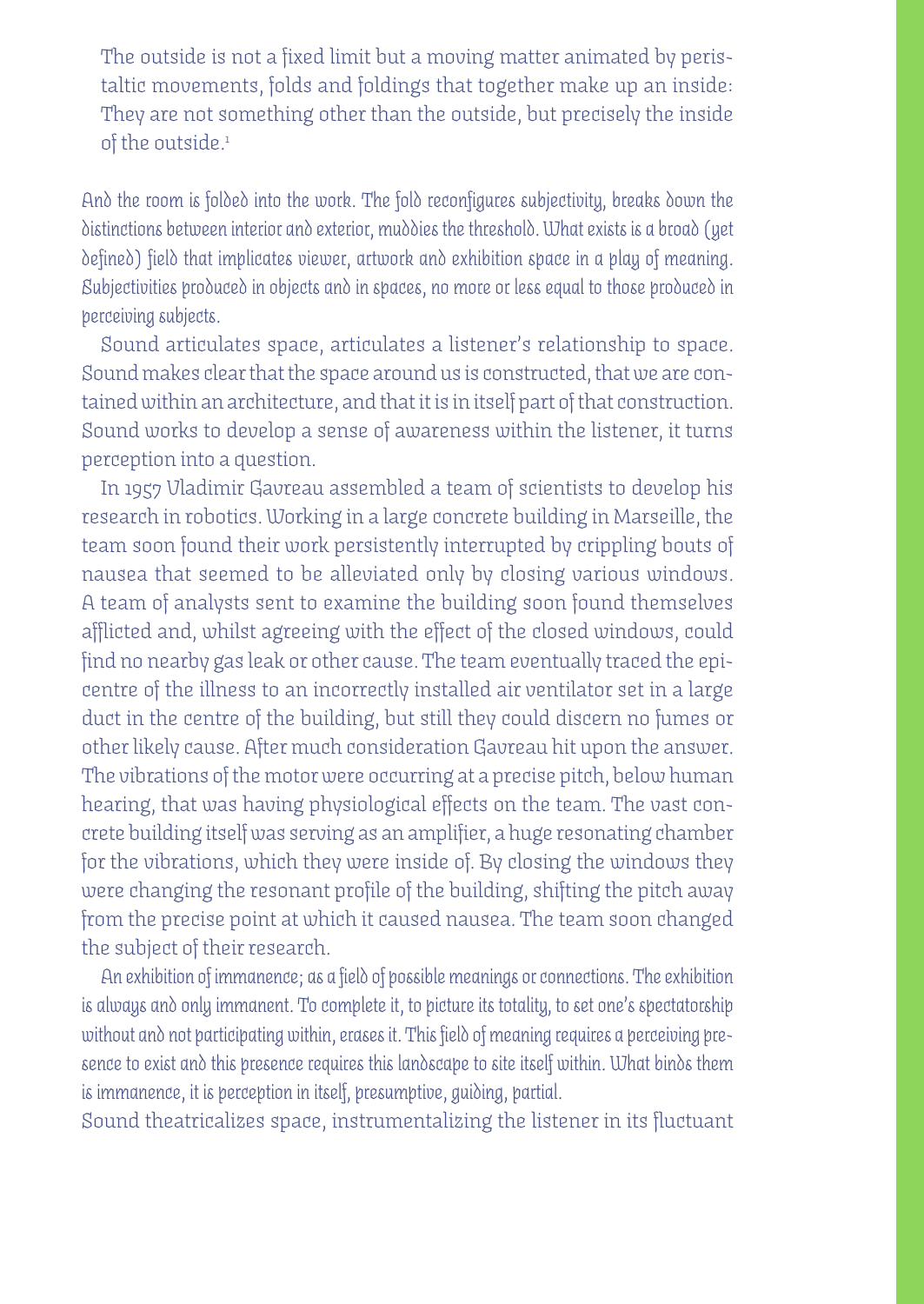**IIntiffuti**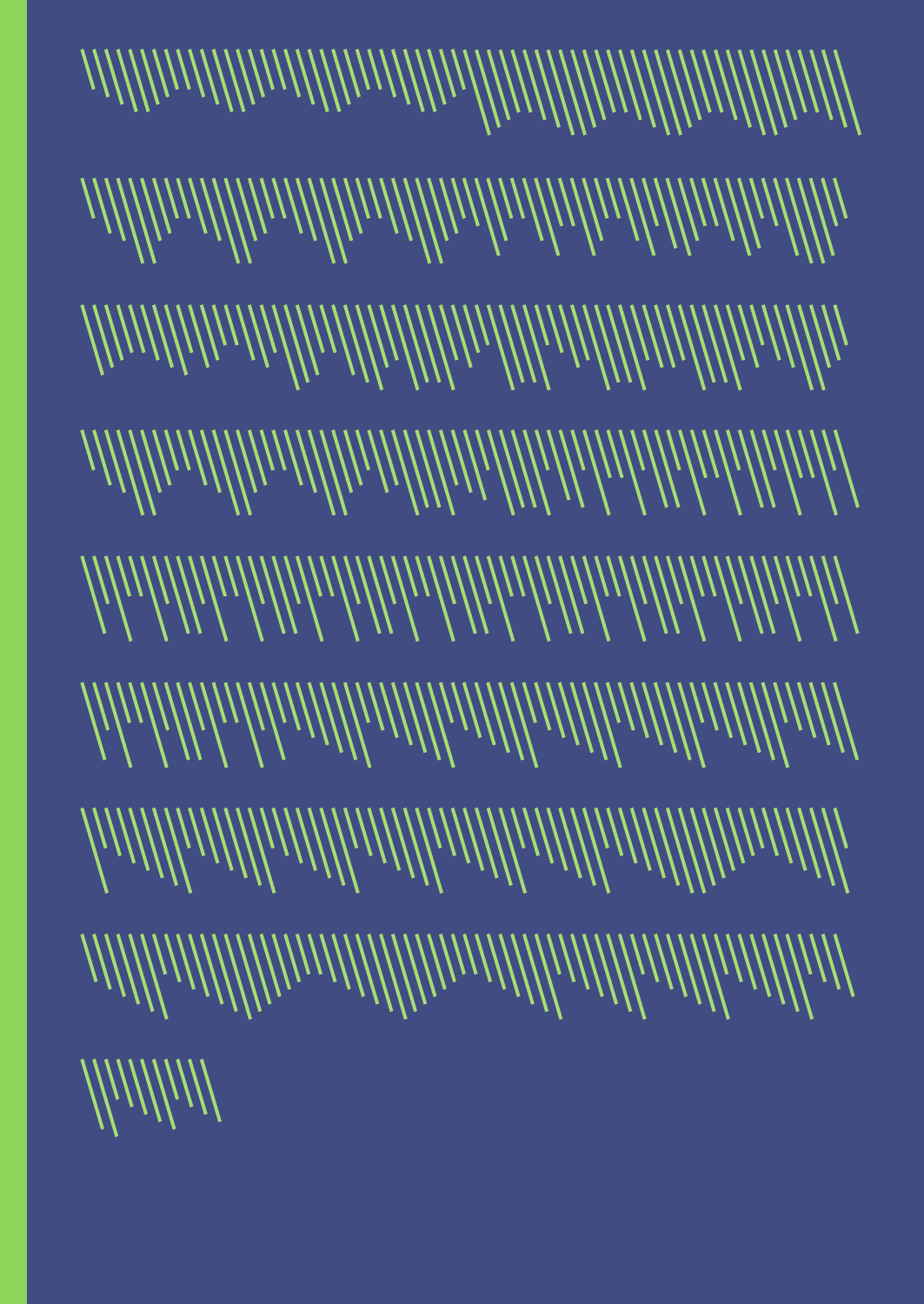**spills and impingements. Describing the work of the sculptor Jack Burham in** *Passages in Modern Sculpture* **<sup>2</sup> , Rosalind Krausswrites that it:**

**Contrives a very special environment of sensuous alertness, one that theatricalizes a roomto the pointwhere itis the viewerwho is the actorin question. The drama of motion is one that the spectator completes or bestows on the assembledwork, his participation enacting in large scale or explicit gesture the 'subliminal activity' which the work suggests. The sculpture makes the viewer complicitwith the direction of its 'journey'through time; in being its audience he becomes, automatically its performer.**

*RobertMorrisseemsrelevant toallof this.Morris'sculpturesmediate between theviewerand thearchitectureofaspace. Theuntitled workfrom 1965, thefour mirroredcubeson thefloor in a grid. At once visible and invisible; articulating and mirroring the properties of the room, contingentupon thespacein which itexists. Theviewer suspended between artworkandthe roomin which it iscontained, implicatedin thecubes,shiftingtheir position toview fromother anglesandthe workshifting with them. A similar thing happens with theacousticsof space, the* bodily presence of a viewer alters the resonance and reverberations of the room, the viewer *hasa performative presence.*

**In the essay** *Notes on Sculpture* **Morris writes: 'Ultimately the consideration of the nature of sculptural surfaces is the consideration of light, the least physical element, but one thatis as actual as the space itself.' 3This is something that can be put to sound as well, it is as actual as the space itself. The connection between Robert Morris' work and the use of sound in artworks is to do with this positioning of a viewerin space. It is also to do with where the limits ofthework lie and howthese limits can be extended outside of objects. Morris'** *Box With the Sound of it's Own Making* **(1961), a nine-inch wooden cube containing a tape recording of its own construction, is interesting because of the way the sound emanates from the box. Although the tape playeris contained, the sound spills out of the box and it occupies the space around the box, which is the space of the viewer.**

**Sound blurs or erases the distinction between spaces. Sound exists not only within but around objects, it articulates a loosely defined, contracting and expanding space, difficult to contain or enclose. Within this folding our spectatorship is challenged, we are implicated and we implicate.**

**This subject-object dialogue, this drawing together, by the subject, of the meaning diffused through the object, and, by the object, of the subject's intentions – a processwhich is physiognomic perception – arranges round the subject a world which speaks to him of himself, and gives his own thoughts their place in the world. 4**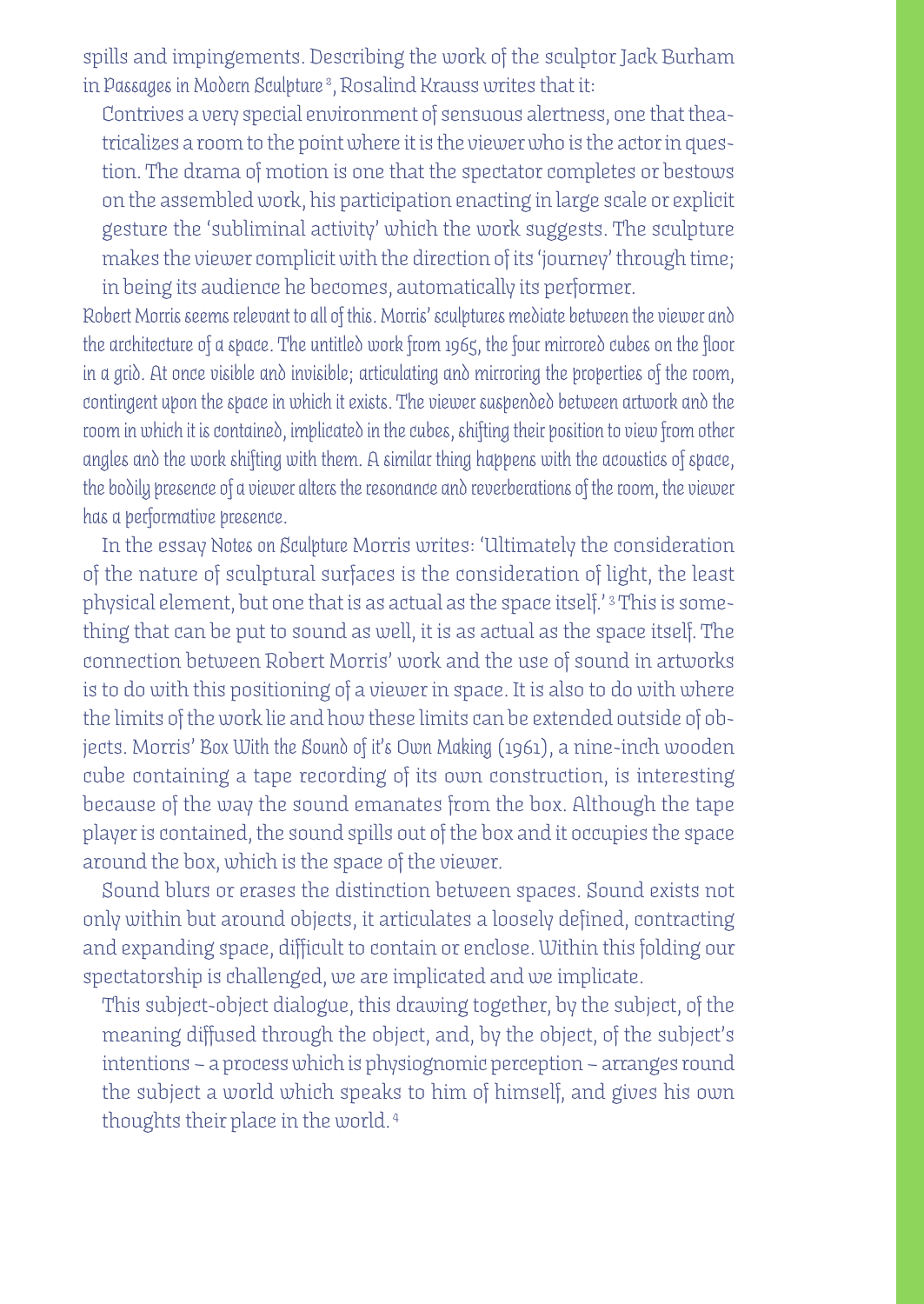**In 2005 Achim Wollscheid collaborated with the architects Seifert/Stoeckmann on a building inGelnhausen,Germany. Wollscheid installed along the front wall and two sides of the house multiple pairs of speakers and microphones directed both into the house and outside onto the street. Connecting the exteriormicrophone to the interior speaker, and the interiormicrophone to the exterior speaker, the work amplifies sounds from the outside on-to the inside, and sounds fromthe inside onto the outside.The building'swalls become a permeable structure, a less stable threshold.**

**Points of liminality, where new meanings are generated through the interaction of works. William Burroughs and Brian Gysin coined the term the** *Third Mind* **in the book of the same name to describe the process by which their cut up technique worked.** *The Third Mind* **(1977) describes the way in which in a collaboration between two people what is produced is always a third mind as an 'unseen collaborator'. Burroughs used this idea to talk about the cut up technique, a process whereby cut up sections of diverse filmic, literary, and visual sources were combined in new ways. Burroughs was interested in the newmeanings that come aboutthrough the interaction of these different elements. Burroughs maintained that: 'Cut ups make explicit a psychological process that is going on all the time anyway' <sup>5</sup> . This idea is useful in thinking abouttheway sound interacts in exhibition spaces, combining in unexpected ways to produce new meanings between the works. This of course happens with all artworks but it is with sound producing works that this tendency becomes more pronounced.**

**Interaction of works dependent on the movement of the viewer within the space. The level of agency in the way the viewer engages with the work and prioritizes individualworks and sound, constructing theirown narrative reading of the exhibition.**

*Viewerandenvironment,viewerandobject,objectandenvironment. A dialogicrelationship, asimultaneous entwinement.*

**Thom O'nions, january 2012**

*<sup>1.</sup> Deleuze, Gilles,2000. Foucault. Universityof Minnesota Press. p. 118-9*

*<sup>2.</sup> Krauss, Rosalind, 1981. Passages in Modern Sculpture. New York: MIT. p 221*

*<sup>3.</sup> Morris, Robert, 1995. Continuous Project Altered Daily. MIT: Massachusetts. p 5*

*<sup>4.</sup> Merleau-Ponty, Maurice, 1962. Phenomenologyof Perception. Routledge: London.*

<sup>5.</sup> Murphy, Timothy, 1998, Wising Up the Marks: The Amobern William Burroughs. University of California Press: California, p 215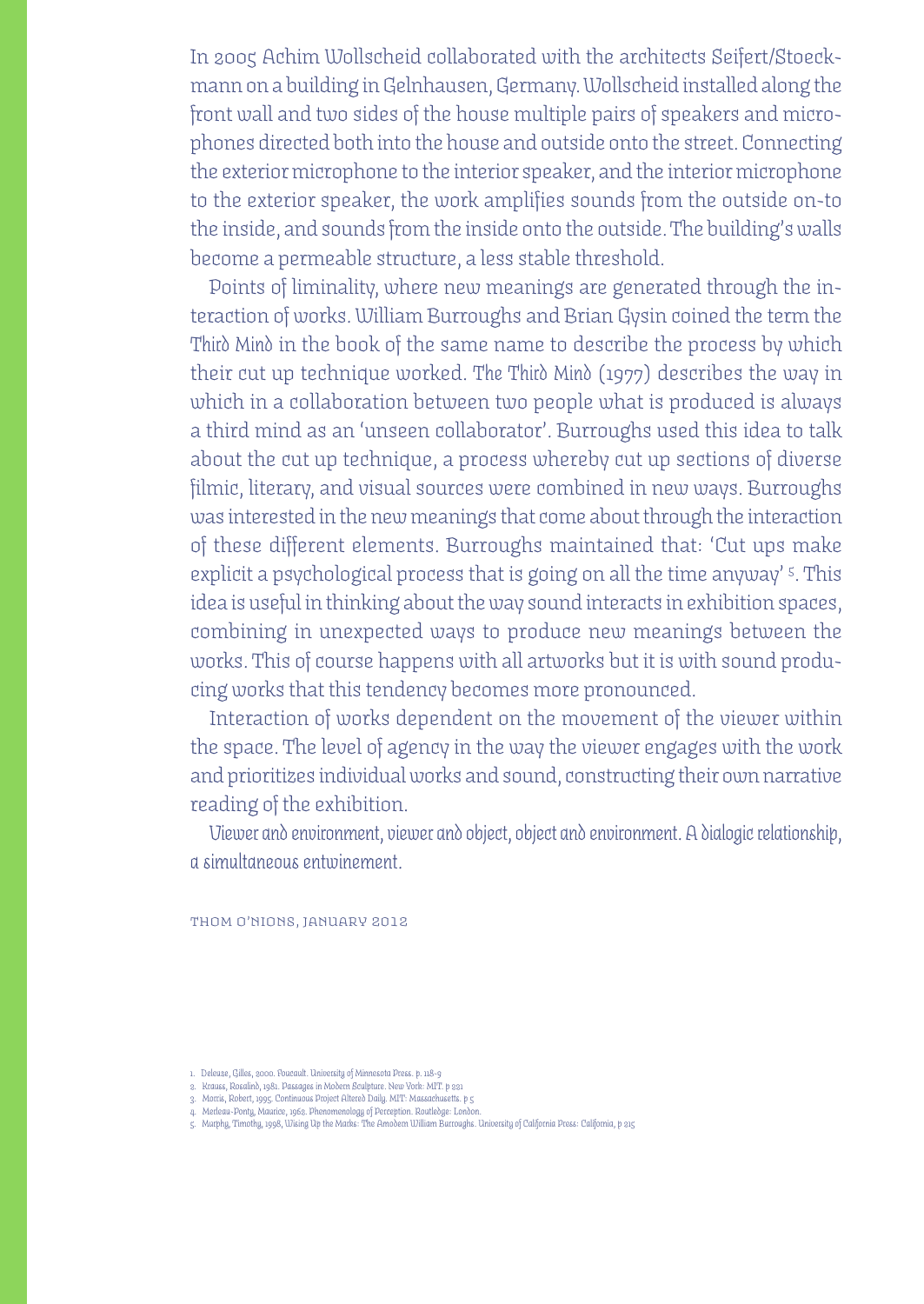**De buitenzijde is geen vaste grens, maar een veranderende materie die wordt aangestuurd door peristaltische bewegingen, plooien en vouwen die tezamen een binnenzijde vormen. Ze zijn niet iets dat anders is dan de buitenzijde, maar exact de binnenzijde van de buitenzijde. 1**

*En deruimteisin het werkgevouwen. Devouw pastdesubjectiviteitaan, breektdeverschillen tussen binnenzijde en buitenzijde af, maakt de drempel troebel. Wat overblijft, is een ruim (doch afgebakend) veld dat de kijker, hetkunstwerken de expositieruimte samenbrengt in een betekenisvolspel. Subjectiviteiten diein objecten en ruimtes worden voortgebracht; niet meerof mindergelijkdan desubjectiviteiten diein de waargenomen thema's worden voortgebracht.*

**Geluid geeft uitdrukking aan een ruimte, verwoordt de relatie van de luisteraar met de ruimte. Geluid maakt duidelijk dat de ruimte om ons heen geconstrueerd is, dat we worden omsloten door een bouwsel, en dat het in zichzelf ook onderdeel is van die constructie. Geluid helpt om een gevoel van oplettendheidwakkertemaken in de luisteraar, het verandert dewaarneming in een vraag.**

**In 1957 stelde Vladimir Gavreau een team van wetenschappers samen omzijn onderzoek naarrobotica verderte ontwikkelen. Het teamwerkte in een groot betonnen gebouw in Marseille en al snel moesten ze hun werk regelmatig onderbreken vanwege hevige aanvallen van misselijkheid, die alleen minder leken te worden door het sluiten van diverse ramen. Een team van scheikundigen werd naar het gebouw gestuurd voor onderzoek en ook zij werden al snel door de ziekte getroffen. Ze waren het eens met het effect van de gesloten ramen, maar konden in de buurt geen gaslek of andere oorzaak vinden. Uiteindelijk spoorde het team het brandpunt van de ziekte op en dat lag bij een niet goed geïnstalleerde luchtventilator die zich in een grote buis in het centrum van het gebouw bevond, maar ze konden nog steeds geen giftige gassen of andere mogelijke oorzaak waarnemen. Na veel af- en overwegingen, kwam Gavreau met het antwoord. De trillingen van de motor vonden op een bepaalde toonhoogte plaats, onder de menselijke gehoordrempel, die een fysiologisch effect had op het team. Het uitgestrekte betonnen gebouw zelf werkte als een versterker, een enorme resonerende kamer voor de trillingen, waarbinnen zij zich bevonden. Door de ramen te sluiten, veranderden ze het resonantieprofiel van het gebouw en verschoof de toonhoogte naar een punt waarop deze geen misselijkheid meer veroorzaakte. Het team veranderde al snel het onderwerp van hun onderzoek.**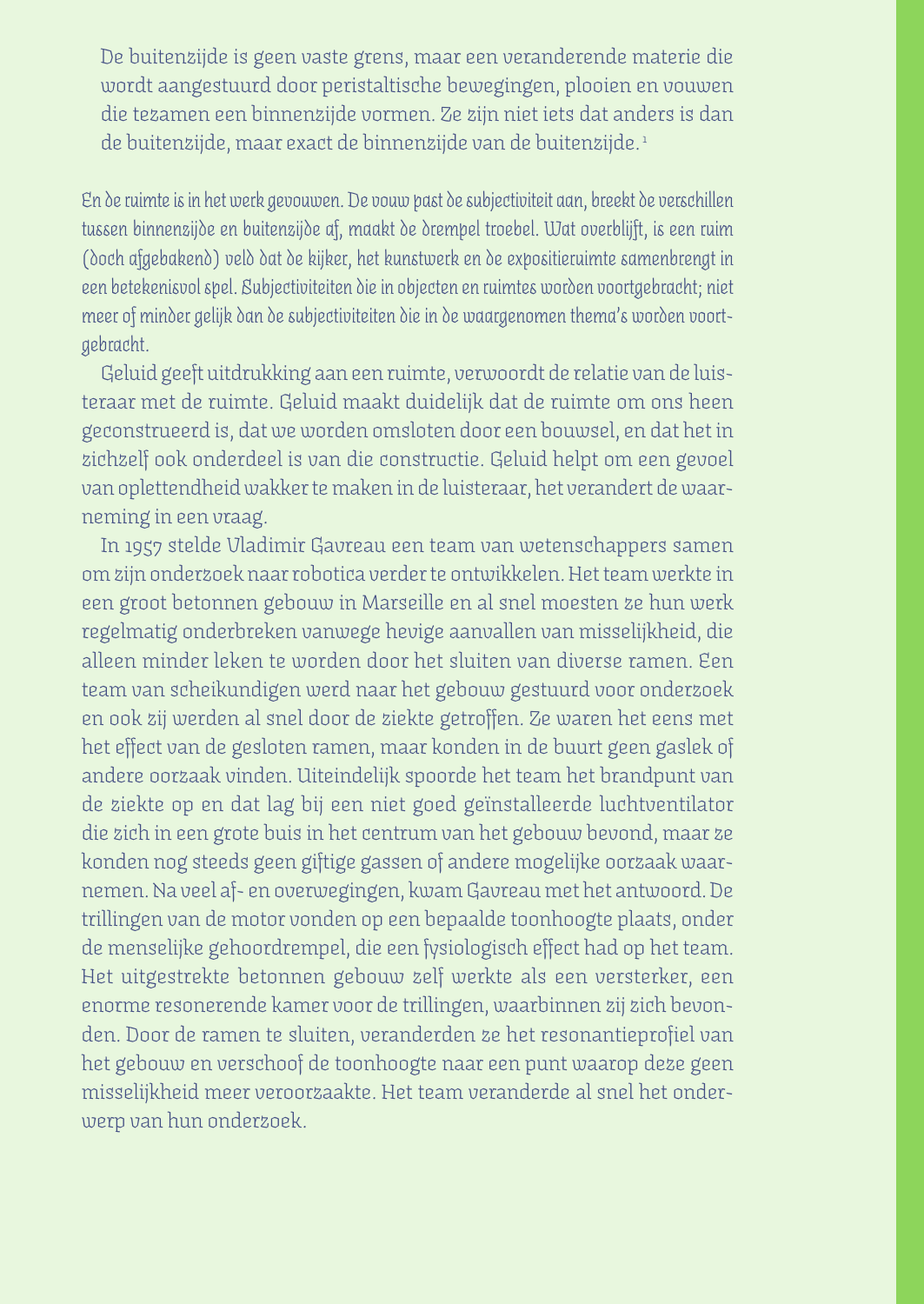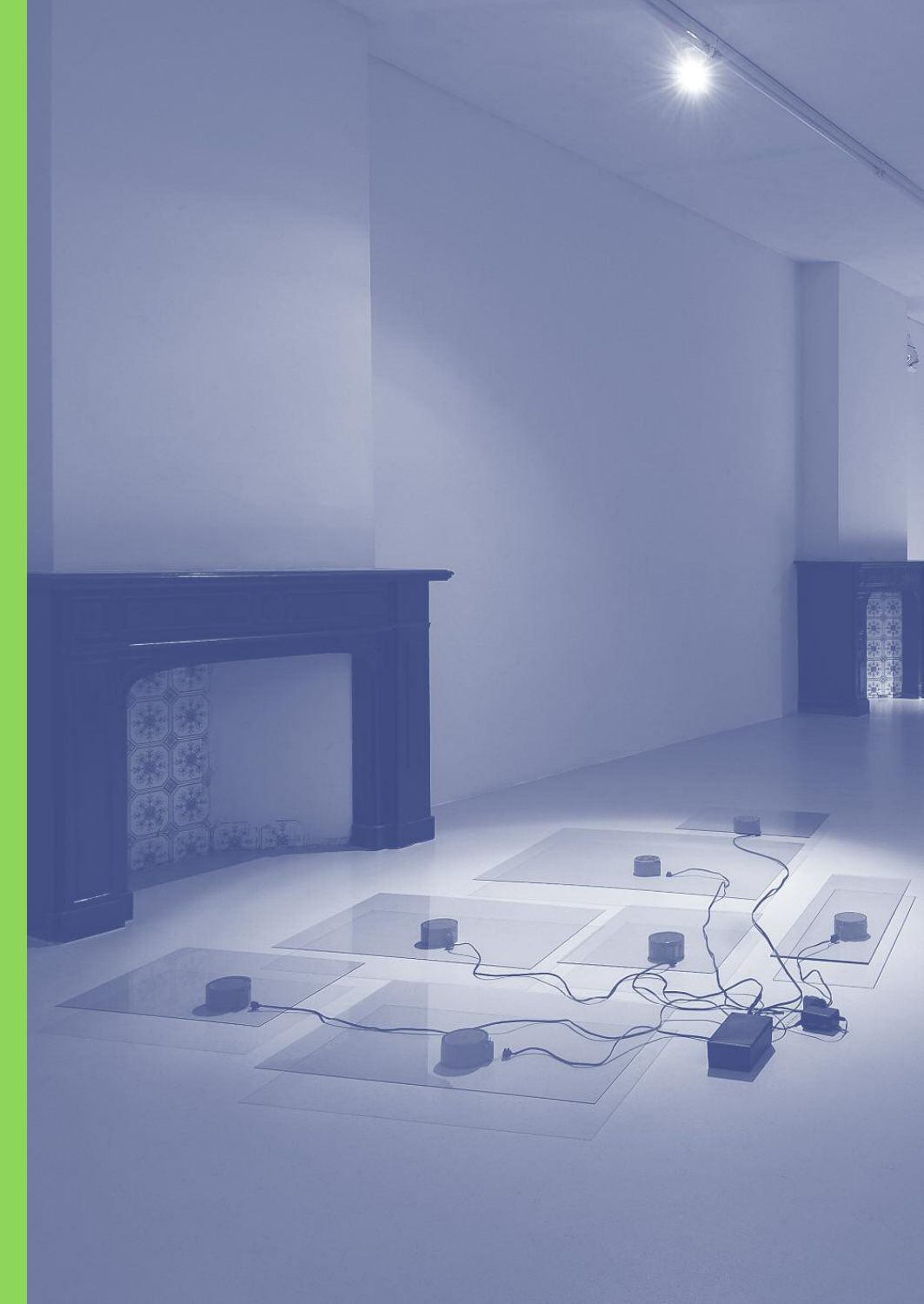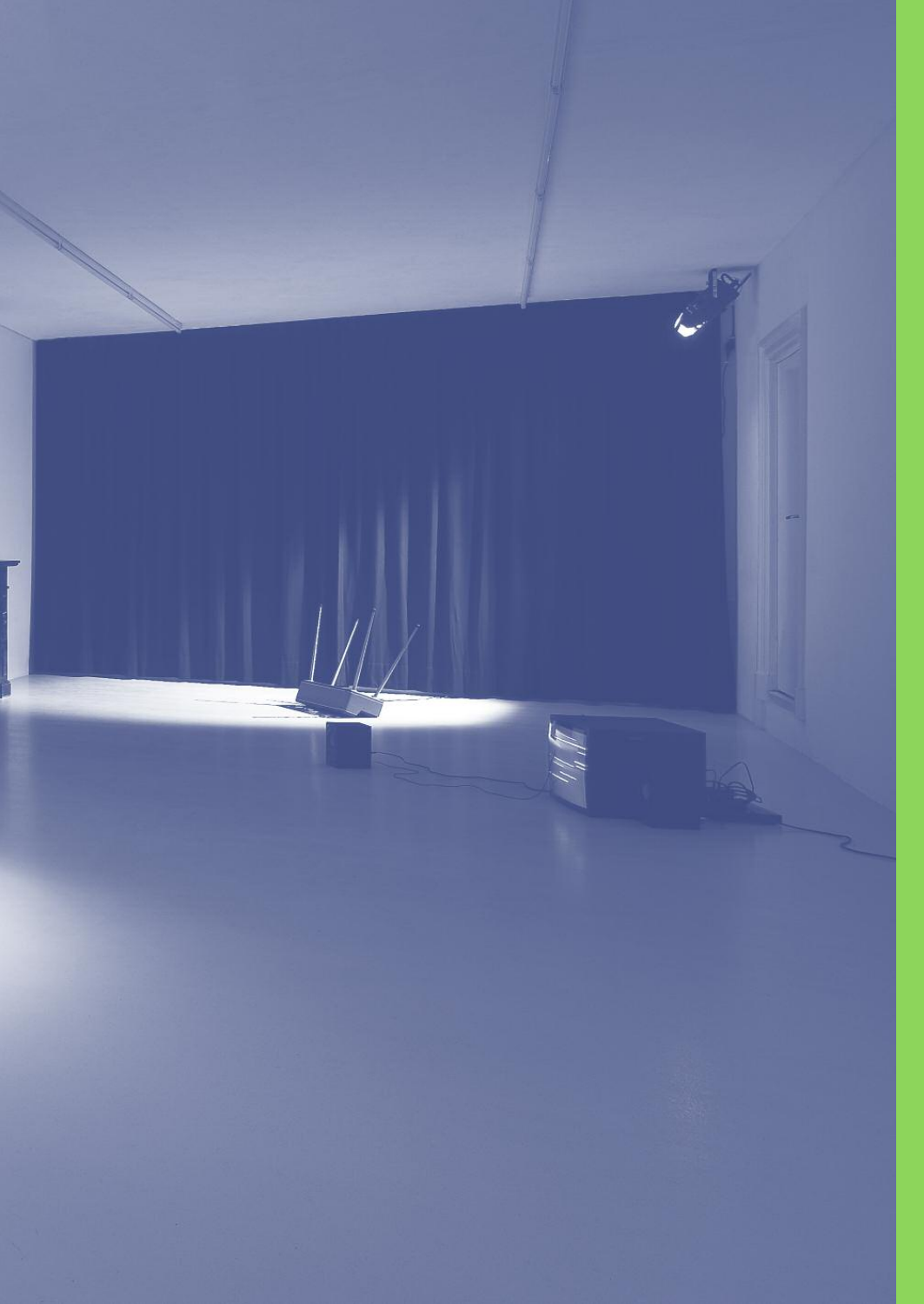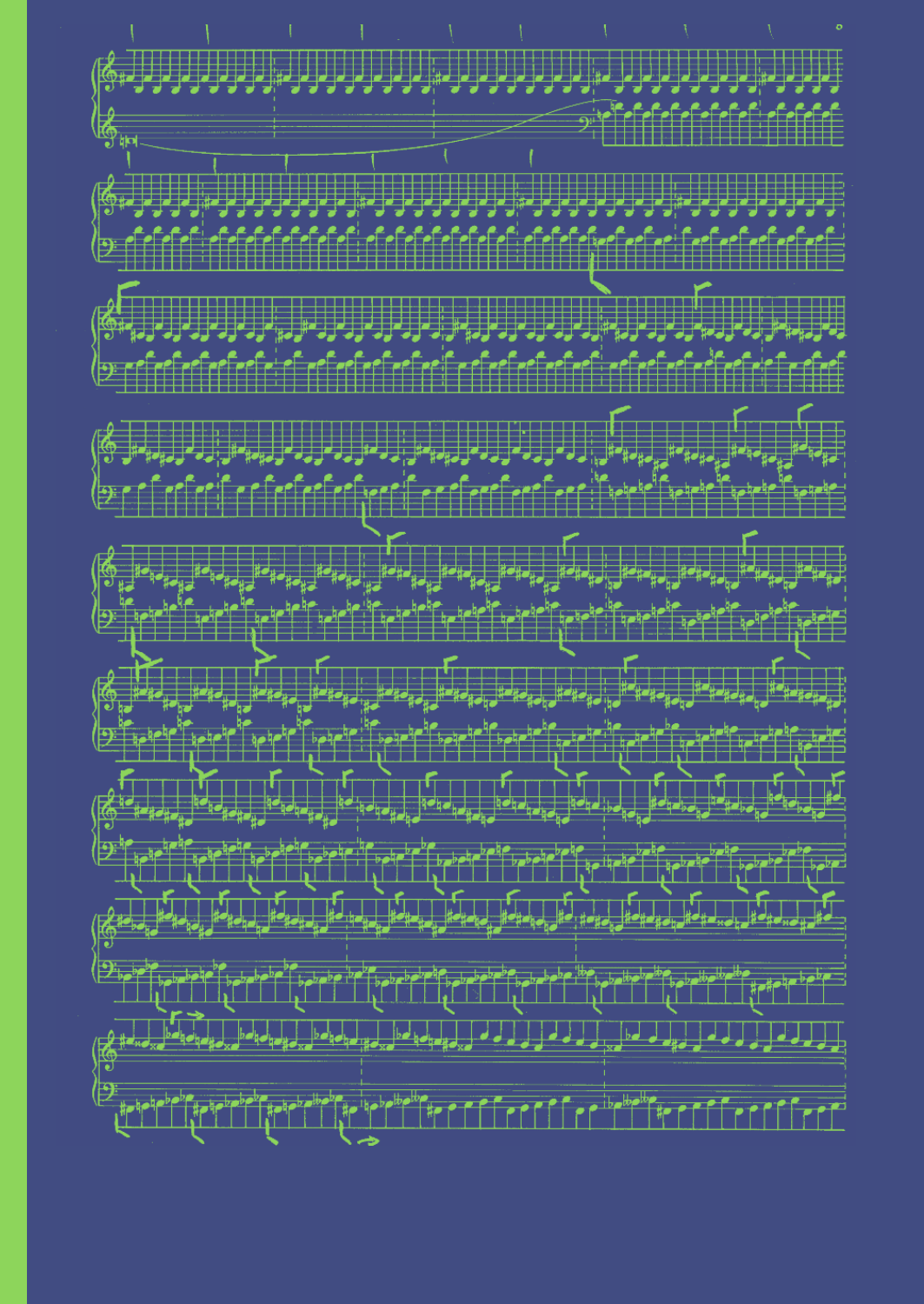*Een expositie van in zichzelf beslotenheid; als een veld van mogelijke betekenissen of verbanden. Deexpositieisaltijden uitsluitendin zichzelf besloten. Door het tecompleteren, het totaalbeeldteschilderen, het wezen van detoeschouwer buiten tesluiten en het nieterin op te nemen, wordt hetuitgewist. Dit betekenisveld heeft een waarnemendeaanwezigheid nodig om te bestaan en deze aanwezigheid heeft dit landschap nodig om zichzelf daarin te situeren. Wat ze bindt is de beslotenheid in zichzelf, het is waarneming in zichzelf, aannemelijk, sturend, eenzijdig.*

**Geluid dramatiseert de ruimte, het instrumentaliseert de luisteraar met zijn fluctuerende vermorsingen en botsingen. In** *PassagesinModern Sculpture* **2. beschrijft Rosalind Krauss hetwerk van de beeldhouwerJack Burhamaldus:**

**Hetroept een zeer speciale omgeving op van zintuiglijkewaakzaamheid, een die de ruimte dramatiseert tot het punt waarop de waarnemer zelf de acteur wordt. Het bewegingstoneel wordt door de toeschouwer gecompleteerd of verleend aan het samengevoegde werk, zijn participatie verbeeldt in hogemate ofmet expliciete gebaren de 'subliminale activiteit' die hetwerk oproept. Het beeld maakt de waarnemer medeplichtig aan de richting van zijn 'reis' door de tijd; door de toeschouwer te zijn, wordt hij automatisch de uitvoerder.**

*RobbertMorris lijktvoorditallesvan grote betekenis.Morris' sculpturen bemiddelen tussen*  $\delta$ e waarnemer en  $\delta$ e architectuur van een ruimte. Het werk zon $\delta$ er titel uit 1965,  $\delta$ e vier weer*spiegelende kubussen in een raster op de vloer: onmiddellijk zichtbaar en onzichtbaar, verwoorden en reflecteren zedeeigenschappen van deruimte,afhankelijkvan de plek waarin het bestaat. De waarnemer schippert tussen kunstwerk en de ruimte waardoor het wordt ingedamd, verwikkeld in de kubussen, van plaats wisselend om vanuit een andere hoek te kijken en het werk verandert met hem mee. Iets soortgelijks vindt plaats met de akoestiek* van de ruimte; de lichamelijke aanwezigheid van de waarnemer verandert de resonantie en reverberatie van de ruimte, de waarnemer heeft een uitvoerende aanwezigheid.

**In het essay** *Noteson Sculpture* **schrijftMorris: 'Uiteindelijk is het belang van de aard van de plastische buitenzijde het belang van het licht, het minst fysieke element, maar een die net zo reëel is als de ruimte zelf.' <sup>3</sup> Dit is iets dat ook aan geluid kan worden toegekend: het is net zo reëel als de ruimte zelf. Het verband tussen het werk van Robert Morris en het gebruik van geluid in kunstwerken heeft te maken met de positionering van de waarnemerin de ruimte.Het heeft ook temakenmet de begrenzing van hetwerk en hoe deze begrenzing kanworden uitgebreid voorbij de objecten. Morris'** *Box With the Sound of its Own Making* **(1961), een houten kubus van ongeveer 25 centimeter dat een bandje bevatwaarop de opname van hetmaakproces van de kubus te horen is, is zo interessant vanwege de manier waarop**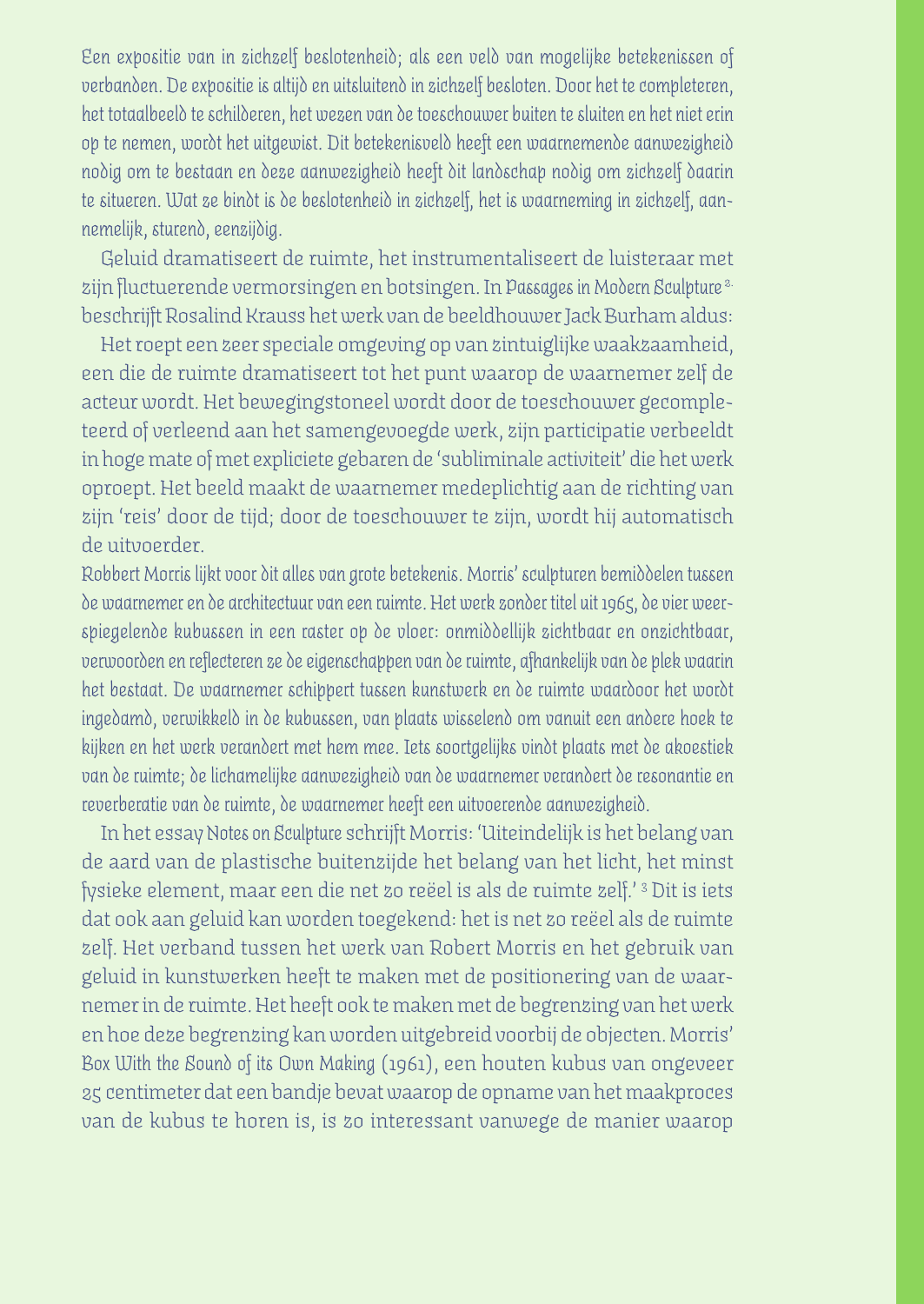**het geluid uit de doos tevoorschijn komt. Hoewel het geluid van de band is ingedamd,morst het door de doos: het neemt de ruimte rond de doos in en dat is de ruimte van de waarnemer.**

**Geluid doet het onderscheid tussen ruimtes vervagen en vervlakken. Geluid bestaat niet alleen binnen maar ook rond de objecten, het verbindt een vaag gedefinieerde, krimpende en uitdijende ruimte, die moeilijk te bevatten of omvatten is. In deze plooiwordt onzewaarneming uitgedaagd; we raken erin verwikkeld en wij wikkelen ons erin.**

**Deze dialoog tussen subject en object, dit samentrekken door het subject, van de betekenis diemiddels het objectwordt verspreid, en, doorhet object, van de intenties van het subject – een proces waarbij sprake is van waarneming doorfysiognomie – bewerkstelligt rond het subject een wereld die over hemzelf tot hem spreekt en geeft zijn eigen gedachten hun plek in de ruimte. 4**

**In 2005 werkte Achim Wollscheid samen met de architecten Seifert/ Stoeckmann aan een gebouw in Gelnhausen in Duitsland. Wollscheid installeerde langs de voorgevel en zijkanten van het huis diverse speakers enmicrofoons die zowel naar binnen als naar buitenwaren gericht; het huis in en naar de straat. Doordat de buitenmicrofoon was aangesloten op de binnenspeaker, en de binnenmicrofoon op de buitenspeaker versterkte het werk geluiden van binnen naar buiten, en geluiden van buiten naar binnen. De muren van het gebouw werden doordringbaar, de drempel vervaagde.**

**Liminale punten, datiswaarnieuwe betekenissen ontstaan doorde interactie tussen werken. William Burroughs en Brian Gysin muntten de term** *Third Mind* **in hun gelijknamige boek om het proces te beschrijven van de werking van hun knip- en plaktechnieken.** *The ThirdMind***(1977) beschrijft de manierwaarop, bij een samenwerking tussen twee mensen, dat wat wordt geproduceerd altijd een 'derde geest' is; een onzichtbare medewerker. Burroughs gebruikt dit ideewanneer hij spreekt over de knip- en plaktechniek; een proces waarbij delen van verschillende films, boeken, en visuele bronnen op een nieuwe manier werden gecombineerd. Burroughs was nieuwsgierig naar de nieuwe betekenissen die kwamen bovendrijven middels de interactie tussen deze verschillende elementen. Burroughs stelde dat: 'Knip- en plakwerken een psychologisch proces blootleggen dat voortdurend en ook overal plaats vind' <sup>5</sup> Dit idee is zeer nuttig wanneer we nadenken over de manier waarop geluid wisselwerkt met de tentoonstellingsruimte, op onverwachte wijzen combinaties vormt waarmee nieuwe betekenissen tussen dewerken ontstaan. Dit gebeurt natuurlijkmet**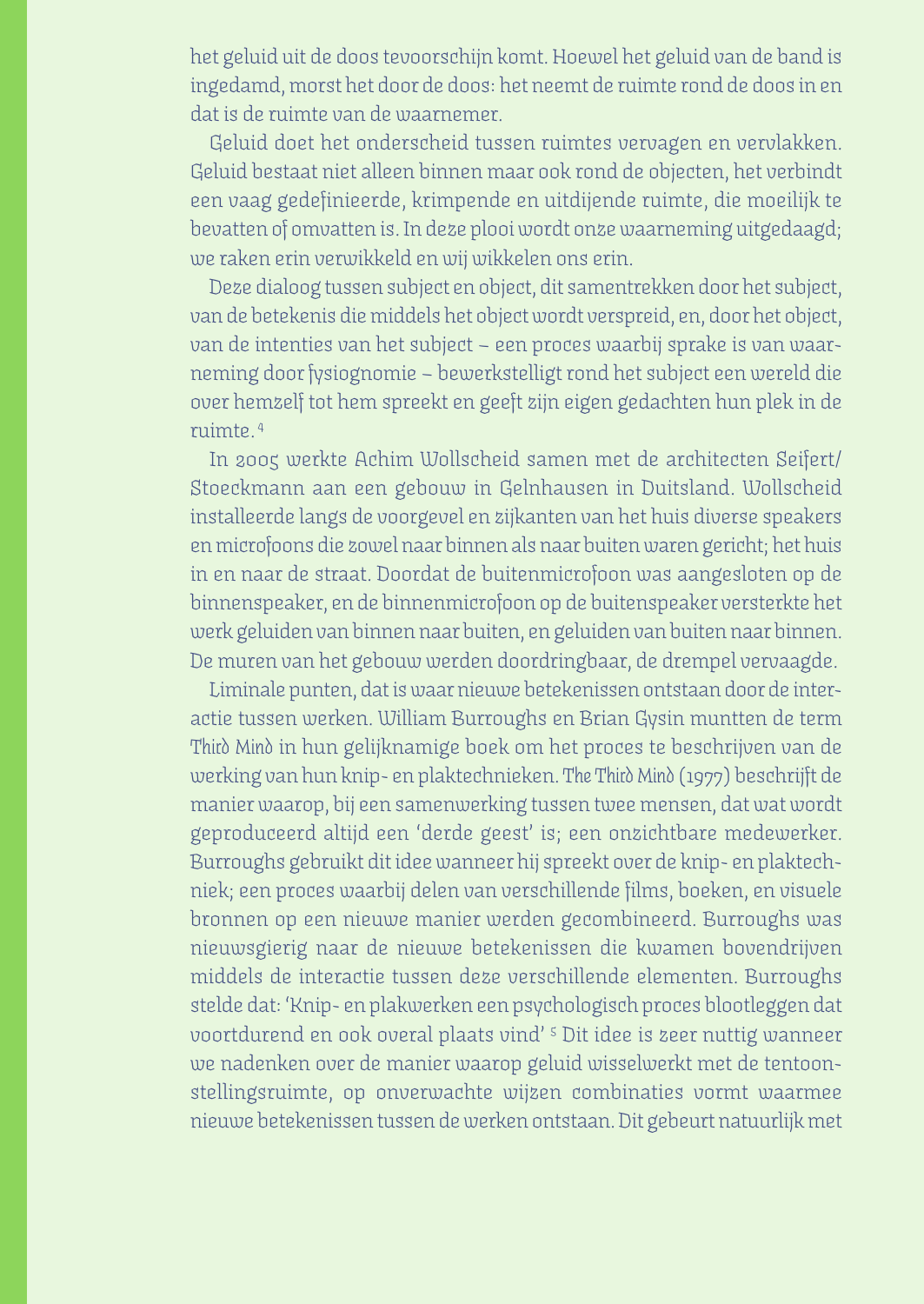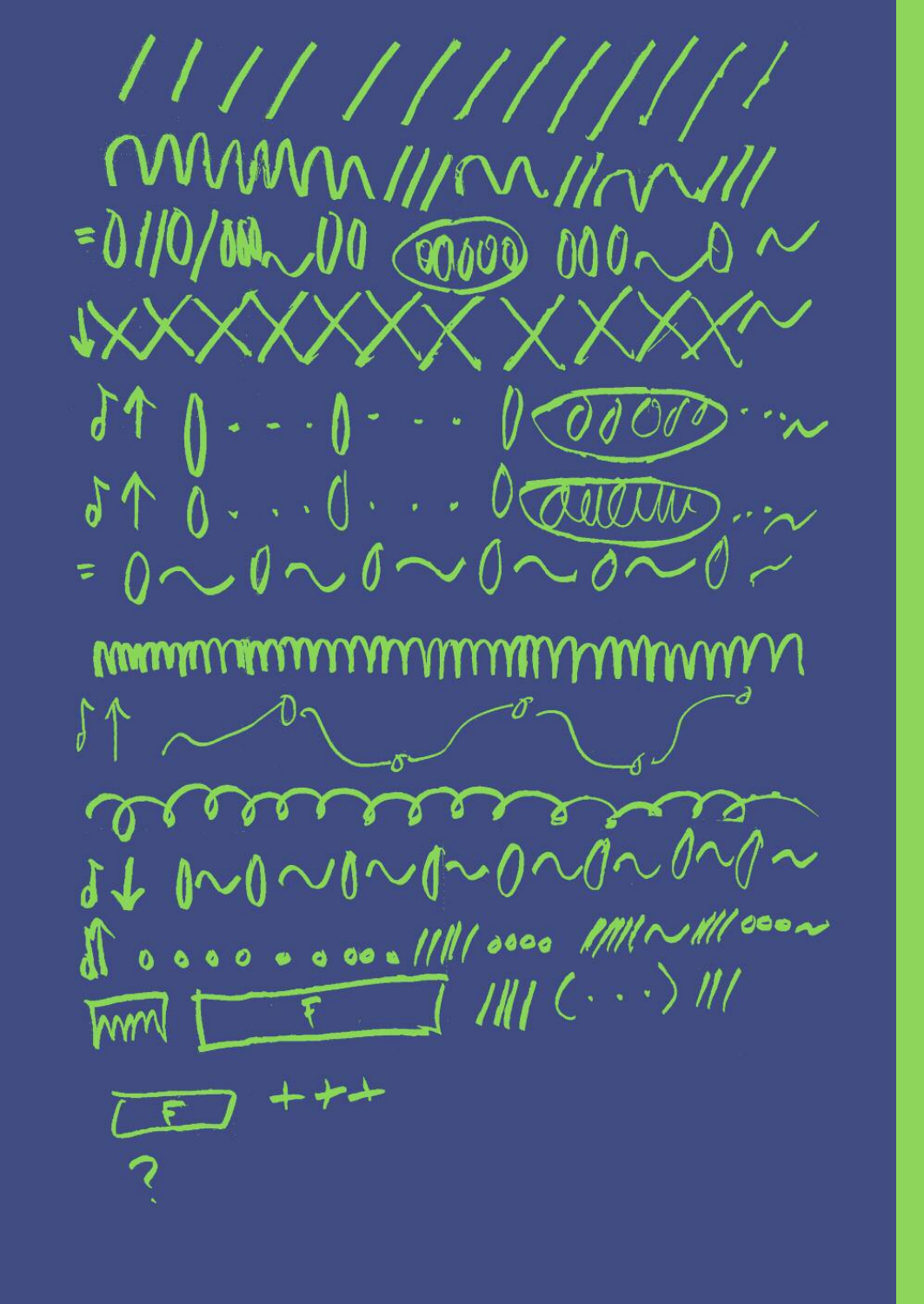**alle kunstwerken, maarjuist bij dewerken die geluid voortbrengen, is deze tendens veel meer uitgesproken.**

**Interacties tussen werken afhankelijk van de bewegingen van de waarnemer in de ruimte. De mate van tussenkomst in de manier waarop de waarnemer met het werk betrokken is en prioriteit geeft aan afzonderlijke werken en geluiden, hun eigen narratieve lezing van de tentoonstelling construerend.**

*Waarnemer en omgeving, waarnemer en object, object en omgeving. Een dialogische verwantschap, een gelijktijdigeverstrengeling.*

**Thom O'nions, january 2012**

*<sup>1.</sup> Deleuze, Gilles,2000. Foucault. Universityof Minnesota Press. p. 118-9*

*<sup>2.</sup> Krauss, Rosalind, 1981. Passages in Modern Sculpture. New York: MIT. p 221*

<sup>3.</sup> Mortis, Robert, 1995. Continuous Project Altereb Daily, MIT: Massachusetts. p 5<br>4. Merleau-Ponty, Maurice, 1965. Phenomenology of Perception. Routlebge: London.<br>5. Murphy, Timothy, 1998, Ulising Up the Marks: The Amober